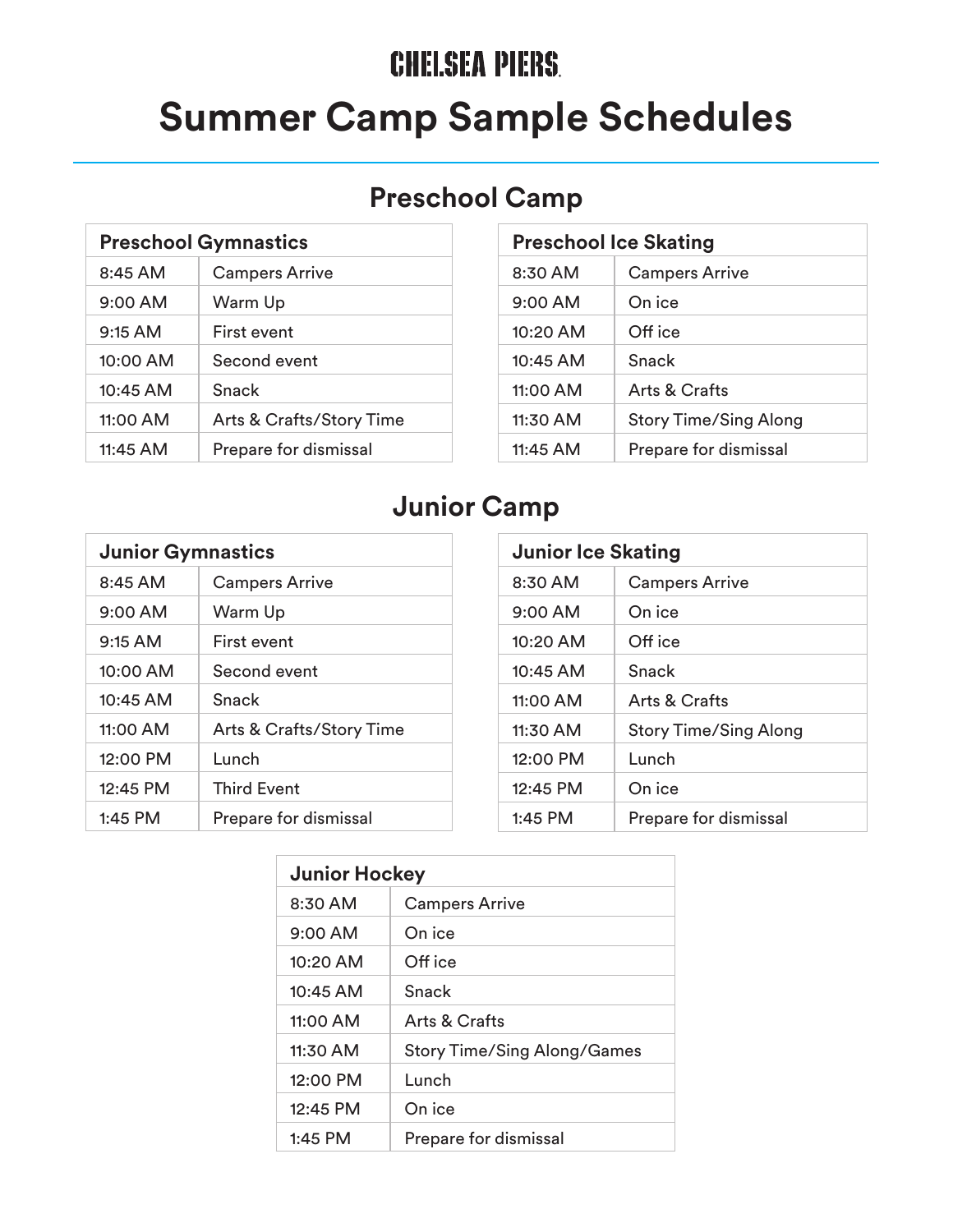# **CHELSEA PIERS. Summer Camp Sample Schedules**

### **Full-Day Camp**

| <b>Gymnastics Girls</b> |                            |
|-------------------------|----------------------------|
| 8:45 AM                 | Check In & Warm Up         |
| 9:00 AM                 | Vault/Tumble Track         |
| $9:35$ AM               | Dance                      |
| 10:20 AM                | Bars                       |
| 10:55 AM                | Floor                      |
| 11:45 AM                | Lunch                      |
| $12:45$ PM              | <b>Recreational Period</b> |
| $1:45$ PM               | <b>Small Group Game</b>    |
| 2:15 PM                 | <b>Balance Beam</b>        |
| 2:50 PM                 | Trampoline                 |
| $3:45$ PM               | Check Out                  |

| Ninja + Parkour |                                            |
|-----------------|--------------------------------------------|
| $8:45$ AM       | Check In & Warm Up                         |
| $9:00$ AM       | Ninja/Parkour Rotation 1                   |
| $10:30$ AM      | <b>Balancing Games &amp;</b><br>Trampoline |
| $10:45$ AM      | Ninja/Parkour Rotation 2                   |
| 11:45 AM        | Lunch & Recreational Period                |
| $2:00$ PM       | Ninja/Parkour Rotation 3                   |
| $3:30$ PM       | Parkour Course                             |
| $3:45$ PM       | Check Out                                  |

| <b>Basketball</b> |  |  |
|-------------------|--|--|
|                   |  |  |

| 8:45 AM           | Check in & warm up         |
|-------------------|----------------------------|
| $9:00 \text{ AM}$ | Drills                     |
| $10:15$ AM        | Snack                      |
| 10:30 AM          | Drills                     |
| 11:45 AM          | Lunch                      |
| $12:45$ PM        | <b>Recreational Period</b> |
| $1:45$ PM         | Drills                     |
| $2:45$ PM         | Scrimmage                  |
| $3:45$ PM         | Check Out                  |

| <b>Gymnastics Boys</b> |                                      |
|------------------------|--------------------------------------|
| 8:45 AM                | Check In & Warm Up                   |
| $9:00$ AM              | Floor                                |
| $9:35$ AM              | Rings/High Bar                       |
| $10:20$ AM             | Vault                                |
| $10:55$ AM             | <b>Pommel Horse/Parallel Bar</b>     |
| 11:45 AM               | <b>Recreational Period</b>           |
| 12:45 PM               | Lunch                                |
| $1:45$ PM              | <b>Small Group Game</b>              |
| $2:15$ PM              | Parkour                              |
| $2:50$ PM              | <b>Trampoline &amp; Conditioning</b> |
| $3:45$ PM              | Check Out                            |

| <b>Sports Academy</b> |                                                                           |
|-----------------------|---------------------------------------------------------------------------|
| 8:45 AM               | Check In & Warm Up                                                        |
| $9:00$ AM             | <b>Sports Rotation 1</b><br>(Soccer, flag football, etc.)                 |
| 11:45 AM              | Lunch & Recreational Period                                               |
| $1:00$ PM             | Sports Rotation 2 (Basketball,<br>volleyball, gaga, waterslide)           |
| $2:15$ PM             | Sports Rotation 3 (Floor<br>hockey, mini tournaments,<br>color war games) |
| 3:45 PM               | Cool Down & Check Out                                                     |

| <b>Ice Hockey</b> |                        |  |
|-------------------|------------------------|--|
| $8:30$ AM         | Check in & put on gear |  |
| $9:00$ AM         | On-ice training        |  |
| $10:30$ AM        | Off-ice training       |  |
| 12:00 PM          | Lunch                  |  |
| $1:00$ PM         | Recreational Period    |  |
| $2:30$ PM         | On-ice instruction     |  |
| $3:45$ PM         | Check Out              |  |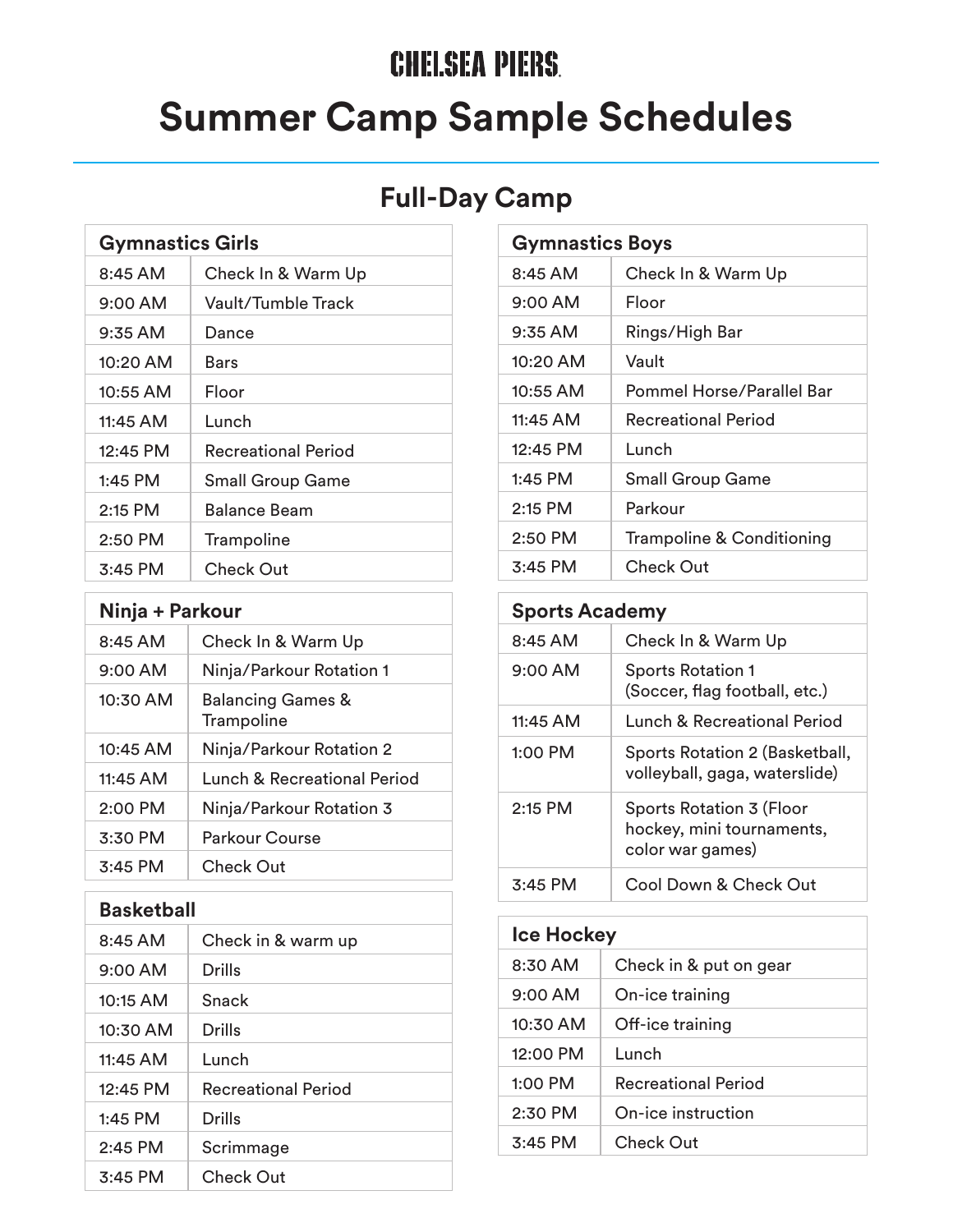# **CHELSEA PIERS. Summer Camp Sample Schedules**

### **Full-Day Camp (cont.)**

| <b>Ice Skating</b> |                                                       |
|--------------------|-------------------------------------------------------|
| $8:30$ AM          | Check In                                              |
| $9:00 \text{ AM}$  | On-ice group lesson                                   |
| $9:45 \text{ AM}$  | Free skate                                            |
| 10:20 AM           | Skates off and snack                                  |
| $10:50$ AM         | Off-ice movement class (yoga,<br>dance, ballet, etc.) |
| $12:00$ PM         | Lunch                                                 |
| $1:00$ PM          | On-ice lesson/Practice time                           |
| 2:20 PM            | Off-ice movement class (yoga,<br>dance, ballet, etc.) |
| $3:45$ PM          | Check Out                                             |

| <b>Elite Soccer</b> |                                   |
|---------------------|-----------------------------------|
| $8:30$ AM           | Check In                          |
| $9:00 \text{ AM}$   | <b>Speed and Agility</b>          |
| $9:35$ AM           | <b>Shooting and Finishing</b>     |
| $10:20$ AM          | Individual Ball Work              |
| 11:45 AM            | Lunch                             |
| $12:45$ PM          | <b>Recreational Period</b>        |
| 1:45 PM             | <b>Skill Review</b>               |
| $2:00$ PM           | <b>Scrimmaging and Group Work</b> |
| $3:45$ PM           | Check Out                         |

| Golf       |                                                  |
|------------|--------------------------------------------------|
| $8:30$ AM  | Check in & warm up                               |
| $9:00$ AM  | "Beat the Pro" Putting Contest                   |
| $9:30$ AM  | <b>Instruction on Driving Range</b>              |
| 10:30 AM   | Snack                                            |
| 11:00 AM   | Golf 101 Class                                   |
| $12:00$ PM | Lunch and Recreation Period                      |
| $1:00$ PM  | <b>Putting Drills/Simulator Play</b>             |
| $3:00$ PM  | Long Drive Contest/Closest to<br>the Pin Contest |
| $3:45$ PM  | Check Out                                        |

| Urban Adventure   |                                                                            |  |
|-------------------|----------------------------------------------------------------------------|--|
| 8:30 AM           | Check In                                                                   |  |
| $9:00 \text{ AM}$ | <b>Good Morning Ice Breakers</b>                                           |  |
| 9:30 AM           | Athletic Warm Up                                                           |  |
| 10:00 AM          | Volleyball/Basketball/Sport<br>Activity                                    |  |
| 11:00 AM          | Kayaking/Paddle Boarding/<br>Sailing (Activity depends on day)             |  |
| 12:00 PM          | Lunch                                                                      |  |
| 12:45 PM          | <b>Recreational Period</b>                                                 |  |
| $1:45$ PM         | Rock climbing, athletic<br>conditioning, etc. (Activity<br>depends on day) |  |
| $2:45$ PM         | <b>Court Sports</b>                                                        |  |
| 3:30 PM           | Cool Down                                                                  |  |
| $3:45$ PM         | <b>Check Out</b>                                                           |  |